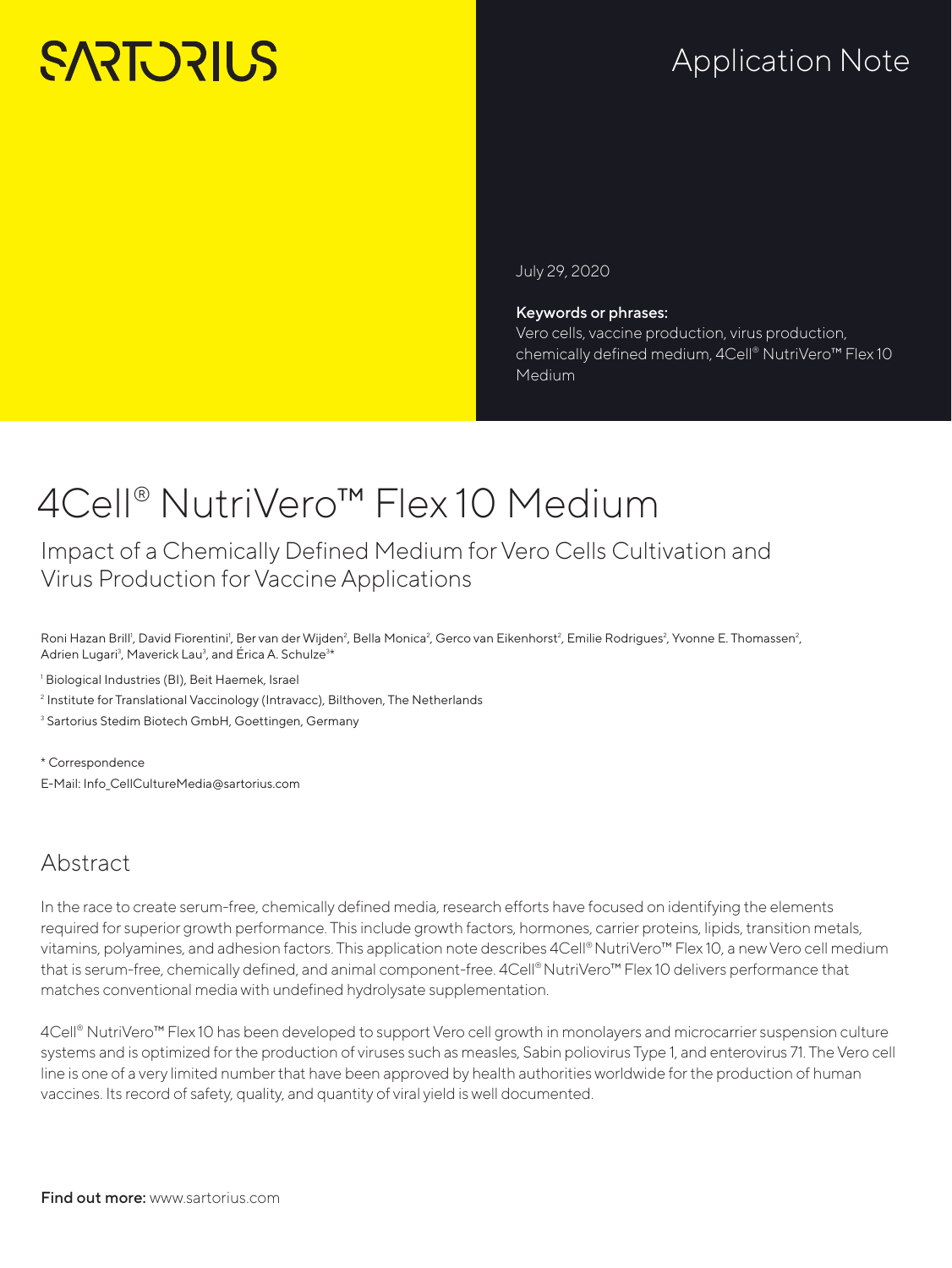## 1. Introduction

Since the first Vero cell line was isolated in 1962 by Yasumura and Kawakita in Japan [1] from the kidney of the *Chlorocebus sabaeus* (African green monkey), the Vero cell line has become one of the most commonly used for biopharmaceutical production. Examples are the successful production of both live (rotavirus, smallpox) and inactivated (poliovirus) cell culture-based viral vaccines [2]. The extensive use of the Vero cell line is due to consistent high viral yields and relatively easy adaptation for growth in bioreactors on microcarriers, allowing enhanced vaccine quality and quantity [3].

Currently available Vero cell cultivation media contain undefined plant hydrolysates or animal-derived raw materials such as yeastolates. These undefined materials lead to variability in media performance, lot-to-lot variations, increased potential for contamination, and inconsistency when scaling-up for commercial production.

Sartorius has introduced 4Cell® NutriVero<sup>™</sup> Flex 10 Medium, a serum-free, chemically defined, animal-origin– free and hydrolysate-free medium optimized for both 2D monolayer and 3D microcarrier suspension Vero cell cultivation. This formulation addresses customer needs and eases pain point by reducing process variability, enhancing safety, providing greater predictability during scale-up and improved virus productivity – achieving performance comparable to serum-free media containing hydrolysates.

## 2. Materials and Methods

#### 2.1 Growth Kinetics of Vero Cells in 4Cell® NutriVero<sup>™</sup> Flex 10 Medium

Vero cells were cultured in 4Cell® NutriVero<sup>™</sup> Flex 10 (Catalog No. CFV3FA4010) Medium as well as commercially available, non-animal-origin (NAO) culture media in both 2D and 3D culture systems.

The 2D culture system included static T-flasks and culture dishes. Vero cells were seeded at a cell density of 40,000 cells/cm<sup>2</sup> and incubated at 37° C in a humidified, controlled atmosphere (five percent CO<sub>2</sub>). Vero cells were detached using Recombinant Trypsin EDTA solution (BI, Catalog No. 03-079-1) or TrypLe Select (Gibco, 12563-29).

The 3D culture system used Cytodex-1 Microcarriers (GE, Catalog No. 17-0448-01) in Shake flasks or bioreactors. The bioreactors were filled up to 2L of working volume of tested medium. Stirring speed was set between 70 and 130 rpm, temperature to 37º C, pH controlled to 7.2, and the DO controlled to 50 percent air saturation. Bioreactors were seeded with  $0.15 \times 10^{\circ}$  cells/L and 3 g/L of Cytodex-1 Microcarriers.

#### 2.2 Virus production assessment

The initial assessment of viral production was performed in a 2D culture system infected with measles virus, Sabin poliovirus Type 1, and Enterovirus 71 (EV71). The next phase included a 3D culture system in a bioreactor. Following 72 hours of culture, Vero cells reached a concentration of approximately 1 × 10<sup>6</sup> cells/mL, EV71 viruses were added. Virus production was assessed by Cytopathic Effect (CPE) using light microscopy and measuring virus titers.

#### 2.3 Soy hydrolysate

To conduct a peak performance comparison experiment, 4Cell® NutriVero™ Flex 10 medium was used with and without the addition of 0.1% soy hydrolysate (Kerry, Catalog No. HY PEP 5603N). Subsequently, we measured cell concentration and virus yield with and without soy hydrolysate.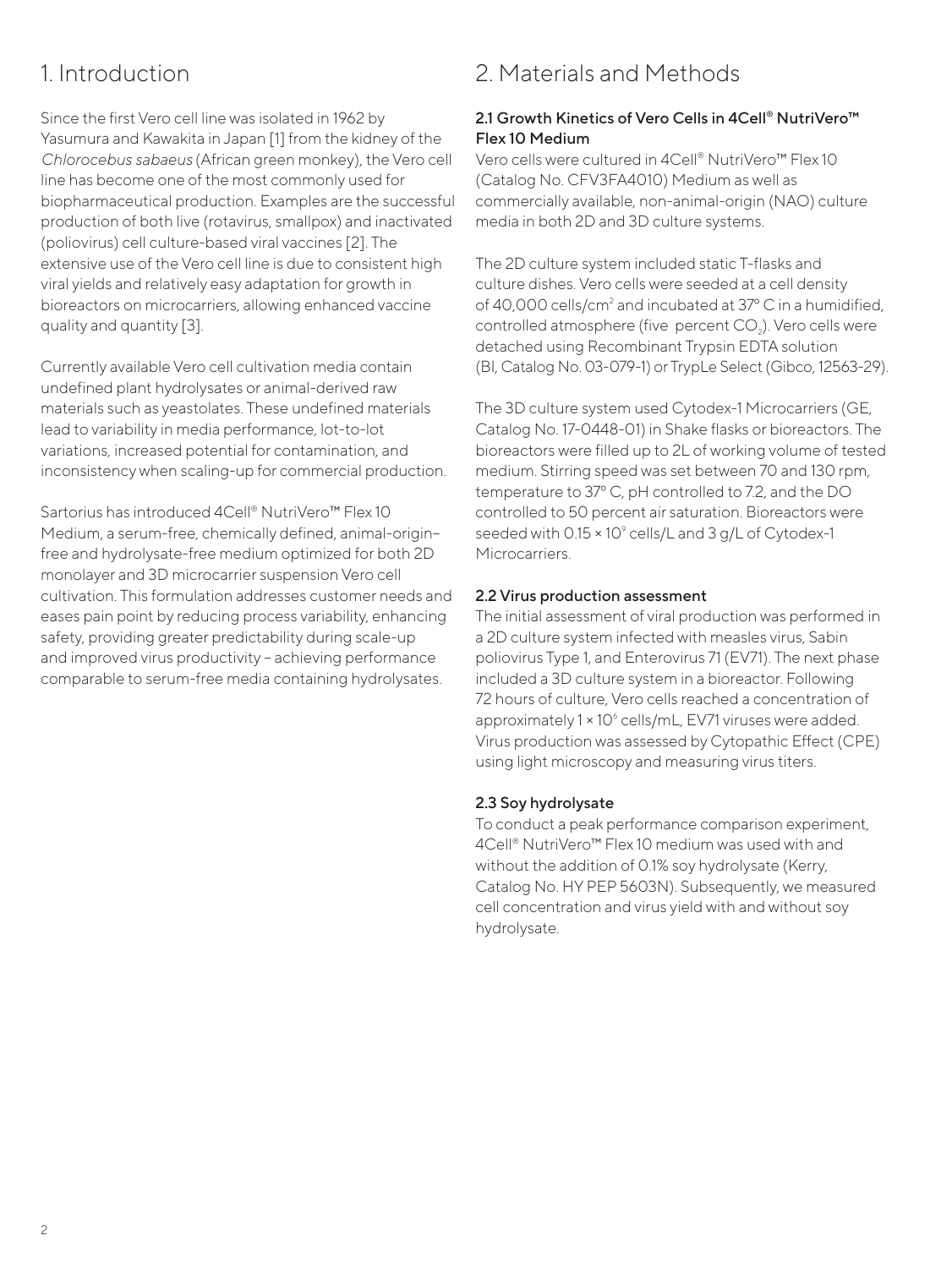## 3. Results and Discussions

#### 3.1 Vero Cell Growth and Density in 2D and 3D Systems

#### 3.1.1 Vero cell growth and density in a 2D culture system

We tested 4Cell® NutriVero™ Flex 10 in a chemically defined, animal component-free system for cell growth and density. With a 2D culture system, 4Cell® NutriVero™ Flex 10 showed equivalent performance compared to a reference medium containing undefined extracts and non-animal-origin (NAO) components (Figure 1).



Figure 1: Vero cells were seeded in T25 flasks at a cell density of  $40,000$  cells/cm<sup>2</sup> and incubated at 37 $^{\circ}$  C in a humidified atmosphere containing five percent CO<sub>2</sub> using 4Cell® NutriVero<sup>™</sup> Flex 10 or a reference non-animal-origin medium.

#### 3.1.2 Vero cell growth and density in a 3D microcarrier culture system

We tested 4Cell® NutriVero™ Flex 10 Medium using Cytodex-1 microcarriers in a 2L bioreactor to assess Vero cell growth and density under controlled conditions. Vero cells adhered to the microcarriers 24 hours following seeding and after 120 hours, all microcarriers were fully confluent with homogeneously distributed cells (Figure 2). 4Cell® NutriVero™ Flex 10 Medium showed equivalent performance compared to a reference medium containing undefined extracts and non-animal-origin (NAO) components (Figure 3).



Figure 2: Vero cell growth on microcarriers in 2L stirred tank bioreactor at 24 and 120 hours.

Microphotographs of representative cell culture in 4Cell® NutriVero™ Flex 10 Medium and a reference medium.



Figure 3: Two parallel bioreactors were filled to 2L of working volume of 4Cell® NutriVero™ Flex 10 Medium and reference medium. Stirring speed was between 70 and 130 rpm, temperature set to 37º C, pH controlled to 7.2, and DO controlled to 50-percent air saturation. The bioreactors were seeded with 0.15 × 10° cells/L and 3g/L of Cytodex-1.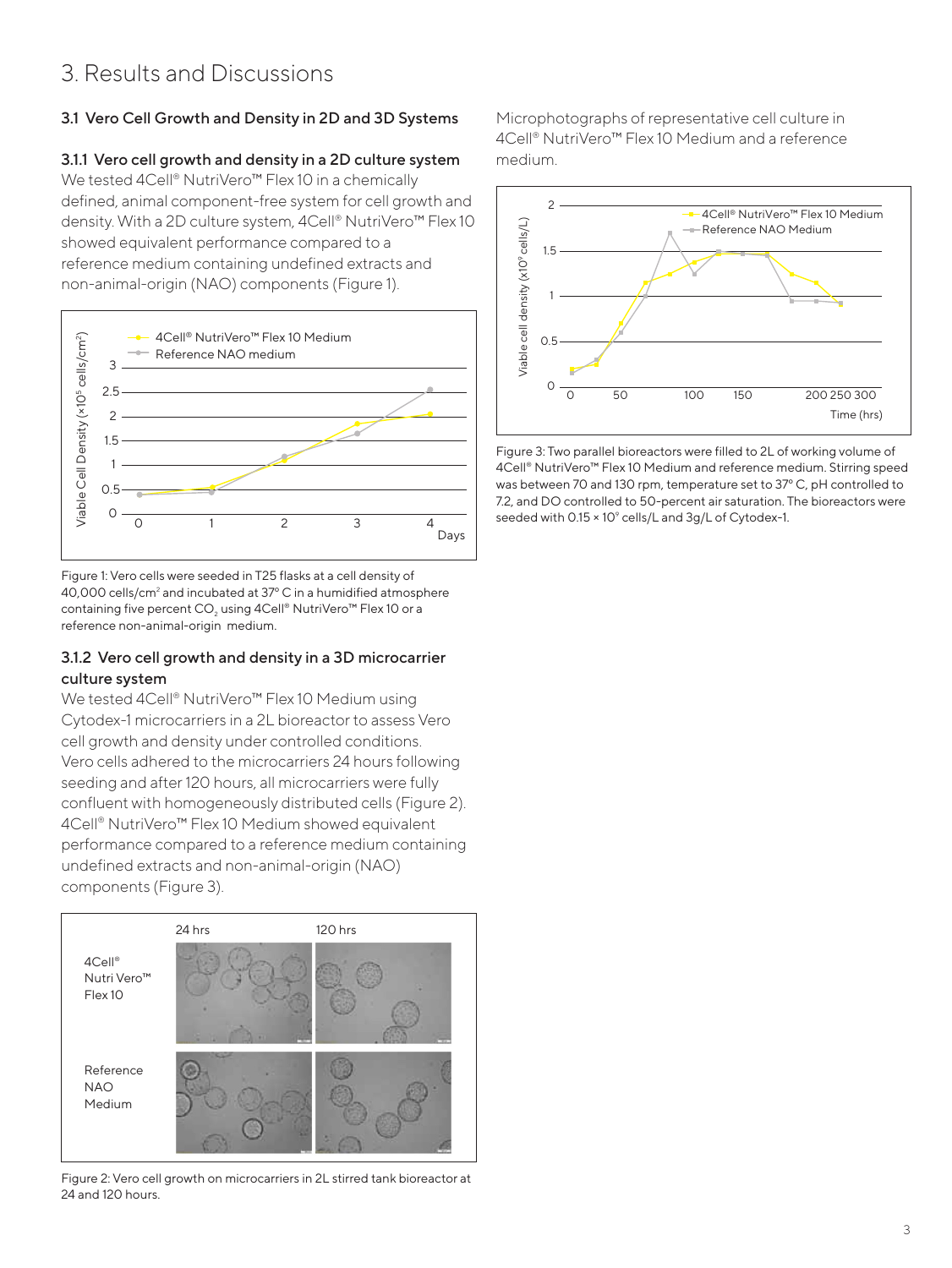#### 3.2 Virus production in 2D and 3D systems

#### 3.2.1 Virus production assessment in a 2D culture system

For the initial assessment of 4Cell® NutriVero™ Flex 10 Medium viral production capacity, Vero cells were seeded in a 2D culture system and infected with several viruses (Figure 4). Resulting 4Cell® NutriVero™ Flex 10 Medium virus titer was comparable to that of a reference medium containing undefined extracts and non-animal-origin (NAO) components.



Figure 4: Vero cells were seeded in six-well plates at a cell density of 30,000 cells/cm<sup>2</sup> and infected with several viruses. After seven days, cultures showed positive Cytopathic Effect (CPE), and the supernatant was harvested and analyzed for virus titer.

\* Virus titer for measles was below the limit of quantification (LOQ =  $4 \times \log_{10}TCD_{so}/m$ ).

#### 3.2.2 Sabin poliovirus Type 3 in a 3D microcarrier culture system

After 72 hours of culture, 4Cell® NutriVero™ Flex 10 Medium sustained cell growth in a 2L bioreactor and reached a cell concentration of approximately 1 × 10<sup>6</sup> cells/ml. All microcarriers appeared homogeneously populated with cells (Figure 5). On reaching these concentrations, Sabin poliovirus Type 3 was added to the system and the cytopathic effect monitored by light microscopy. 4Cell® NutriVero™ Flex 10 Medium showed complete cytopathic effect (>95%) at 96 hours post infection, and all microcarriers appeared clear of cells.



Figure 5: Microphotographs of representative cell suspension in 4Cell® NutriVero™ Flex 10 Medium over time.

#### 3.2.3 Enterovirus 71-C4 virus production in a 3D microcarrier culture system

4Cell® NutriVero™ Flex 10 Medium was tested in a 1L bioreactor to assess Enterovirus 71 (EV71) production in a 3D microcarrier culture system. Vero cells were cultured in a 1L bioreactor and infected with EV71 virus. Virus titer for 4Cell® NutriVero™ Flex 10 Medium was comparable with virus titer produced with an undefined, non-animal-origin reference medium. (Figure



Figure 6: Vero cells were cultured in 1L bioreactors at  $0.12 \pm 0.03 \times 10^6$  cells/ml for three days, up to a concentration of  $0.9 \pm 0.2 \times 10^6$  cells/ml. At 66 hours post seeding, the cells were infected with E71 at a multiplicity of infection of 0.01. Samples were taken at indicated time points post infection and analyzed for virus titer.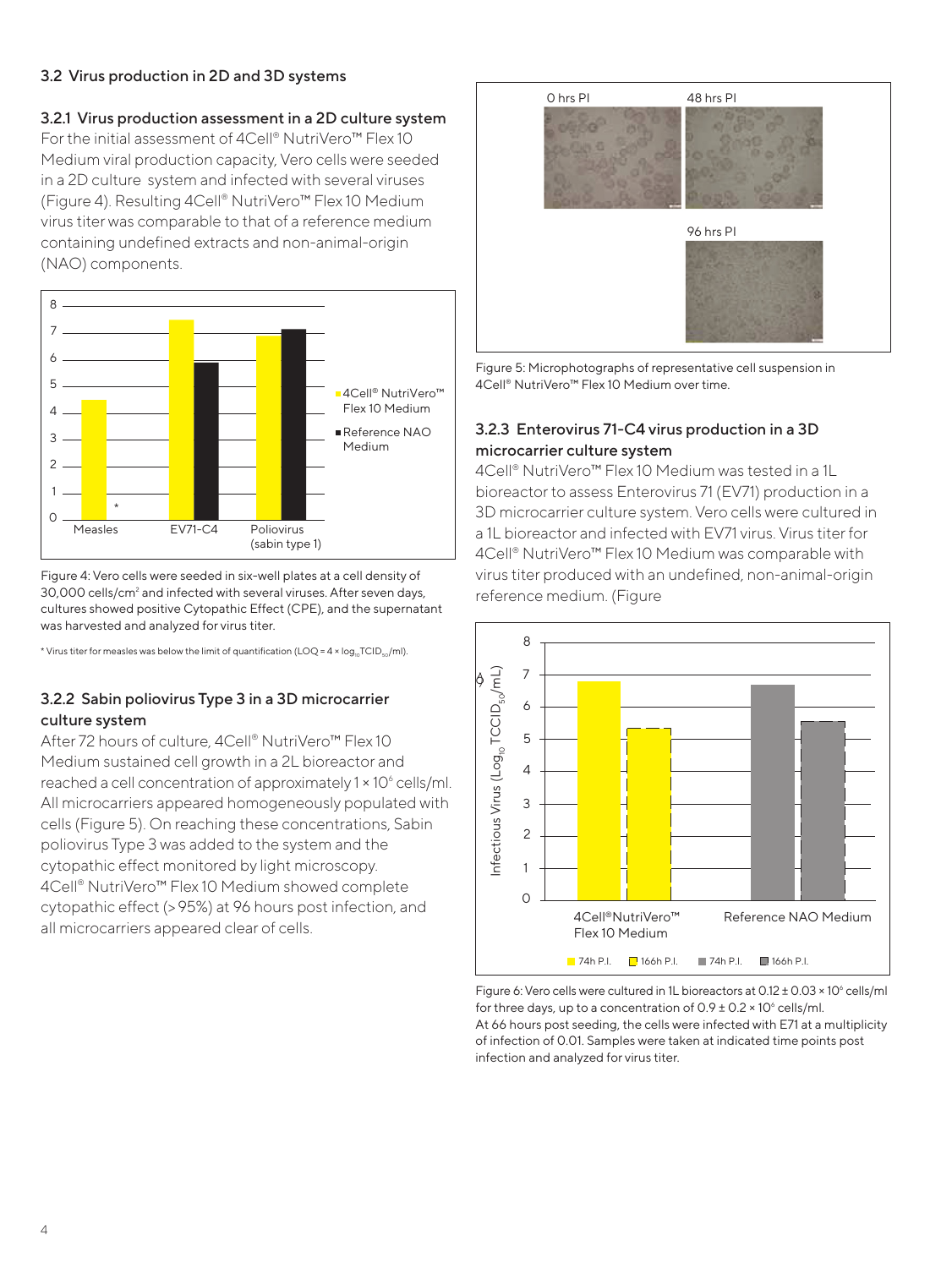#### 3.3 Insignificant effect of soy hydrolysate on cell growth and virus titer

#### 3.3.1 Vero cell growth in a 2D culture system with added soy hydrolysate

To assess the effect of soy hydrolysate on the performance of 4Cell® NutriVero™ Flex 10 Medium, 0.1% soy hydrolysate was added. Cell concentration was measured on seeding and during harvesting of three passages and the number of generations calculated. We found the addition of soy hydrolysate had no effect on cell growth in a 2D culture system.



Figure 7: Vero cells were seeded in T25 flasks at a cell density of  $40,000$  cells/cm<sup>2</sup> and incubated at 37 $\degree$ C in humidified atmosphere with five percent CO<sub>2</sub>.

At each passage (four days post seeding for passages one and three; three days post seeding for passage two), cells were harvested and re-suspended in medium for cell count and viability using a nucleocounter N-100.

#### 3.3.2 Virus yield in a 2D culture system with added soy hydrolysate

Vero cells were seeded in a 2D culture system and infected with measles, Sabin poliovirus Type 1, and EV71-C4. Following seven days of culture, all cultures showed positive CPE, and the supernatant was analyzed for the amount of infectious virus particles (Figure 9). We found the addition of soy hydrolysate did not significantly enhance virus production.



Figure 9: Vero cells were seeded in six-well plates at a cell density of 30,000 cells/cm<sup>2</sup> of culture. The cultures were infected with measles, Sabin poliovirus Type 1, and EV71-C4. After seven days, cultures showed a positive CPE, and the supernatant was harvested and analyzed for the amount of infectious particles via a virus titration procedure.

#### 3.3.3 Vero cell growth in a 3D culture system with the addition of soy hydrolysate

The effect of plant hydrolysate was tested in 2L bioreactor under controlled conditions (Figure 8). 4Cell® NutriVero™ Flex 10 Medium and 4Cell® NutriVero™ Flex 10 with plant hydrolysate showed similar growth curve.



Figure 8: Two 2L bioreactors were filled with 4Cell® NutriVero™ Flex 10 Medium and 4Cell® NutriVero™ Flex 10 Medium with 0.1 % soy hydrolysate added. Stirring speed was between 70 and 130 rpm, temperature set to 37º C, pH controlled to 7.2, and DO controlled to 50 percent air saturation. The bioreactors were seeded with 0.15  $\times$  10 $^{\circ}$  cells/L and 3 g/L of Cytodex-1.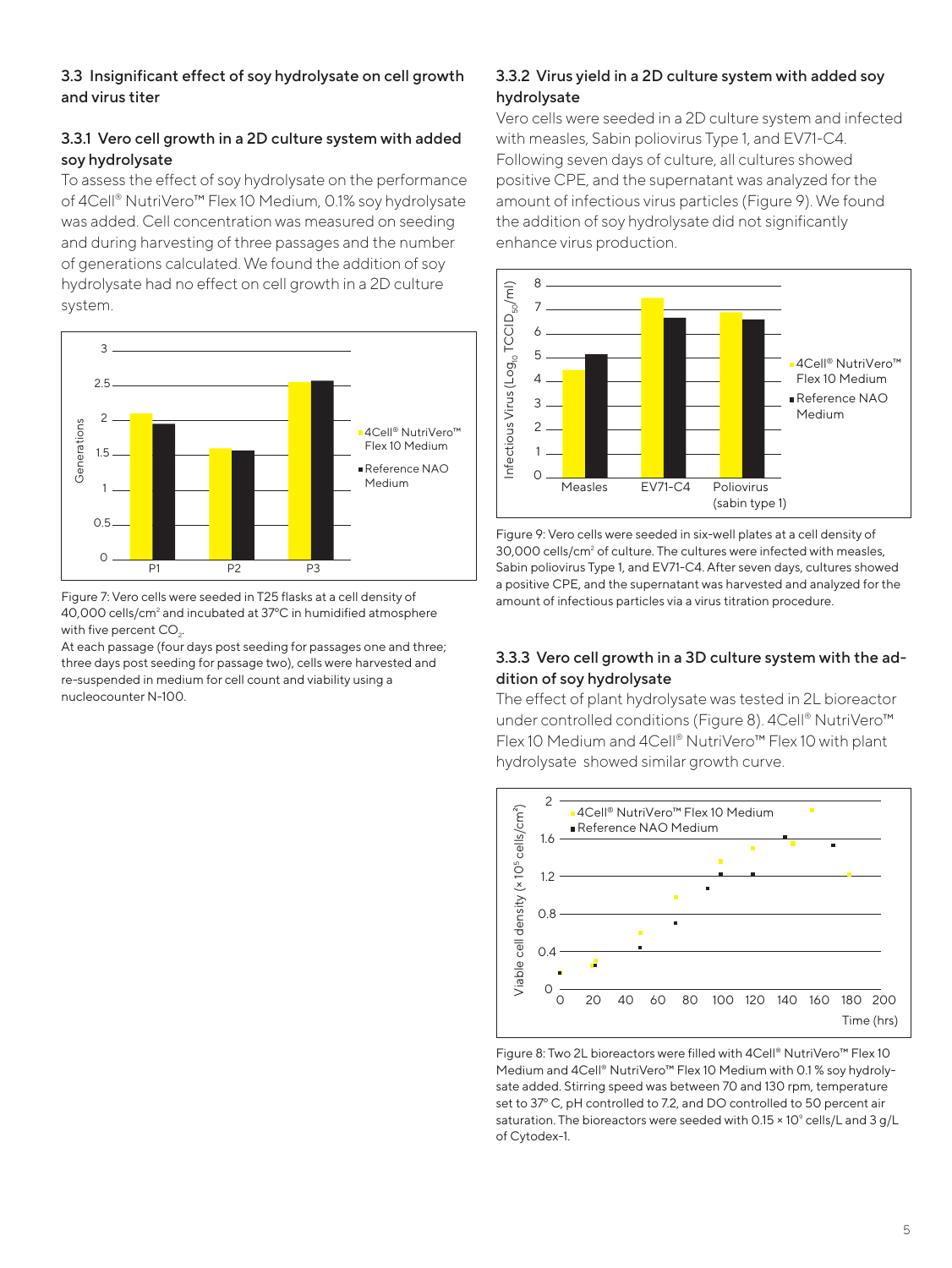## 4. Conclusion

Cell culture technology has gradually shifted to the use of chemical-based synthetic media because naturally derived ingredients have disadvantages such as large batch-to-batch variation and lower reproducibility. Chemically defined media aims to eliminate inconsistency, simplify downstream processing, and enhance product purity. Sartorius' new, chemically defined, serum-free, animal component-free 4Cell® NutriVero™ Flex 10 Medium produces excellent results for Vero cell growth and virus yield in both 2D and 3D culture systems.

4Cell® NutriVero™ Flex 10 Medium provides the ultimate environment for improved Vero cell viability and yield leading to high virus production while maintaining a chemically defined, animal component-free manufacturing process. Containing only recombinant components and no plant extracts (soy hydrolysates), 4Cell® NutriVero<sup>™</sup> Flex 10 Medium demonstrates equal performance and in some cases superior performance compared to an undefined chemical medium. The addition of plant hydrolysate did not enhance cell growth and virus yield. Using 4Cell® Nutri Vero™ Flex 10 Medium removes the variability in correlating with undefined extracts, thereby reducing regulatory and safety concerns as well as manufacturing costs. A safe and reliable chemically defined medium is now available for vaccine production.

### 5. Bibliography

Montagnon BJ. *Polio and rabies vaccines produced in continuous cell lines:* a reality for Vero cell line. Develop. Biol. Standard 70, 27 — 47 (1989).

Sheets, R. (2000). *History and Characterization of the Vero Cell Line.*

Yasumura Y., Kawakita Y. *A line of cells derived from African green monkey kidney.* Nippon Rinsho 21: 1209 — 1210 (1963).